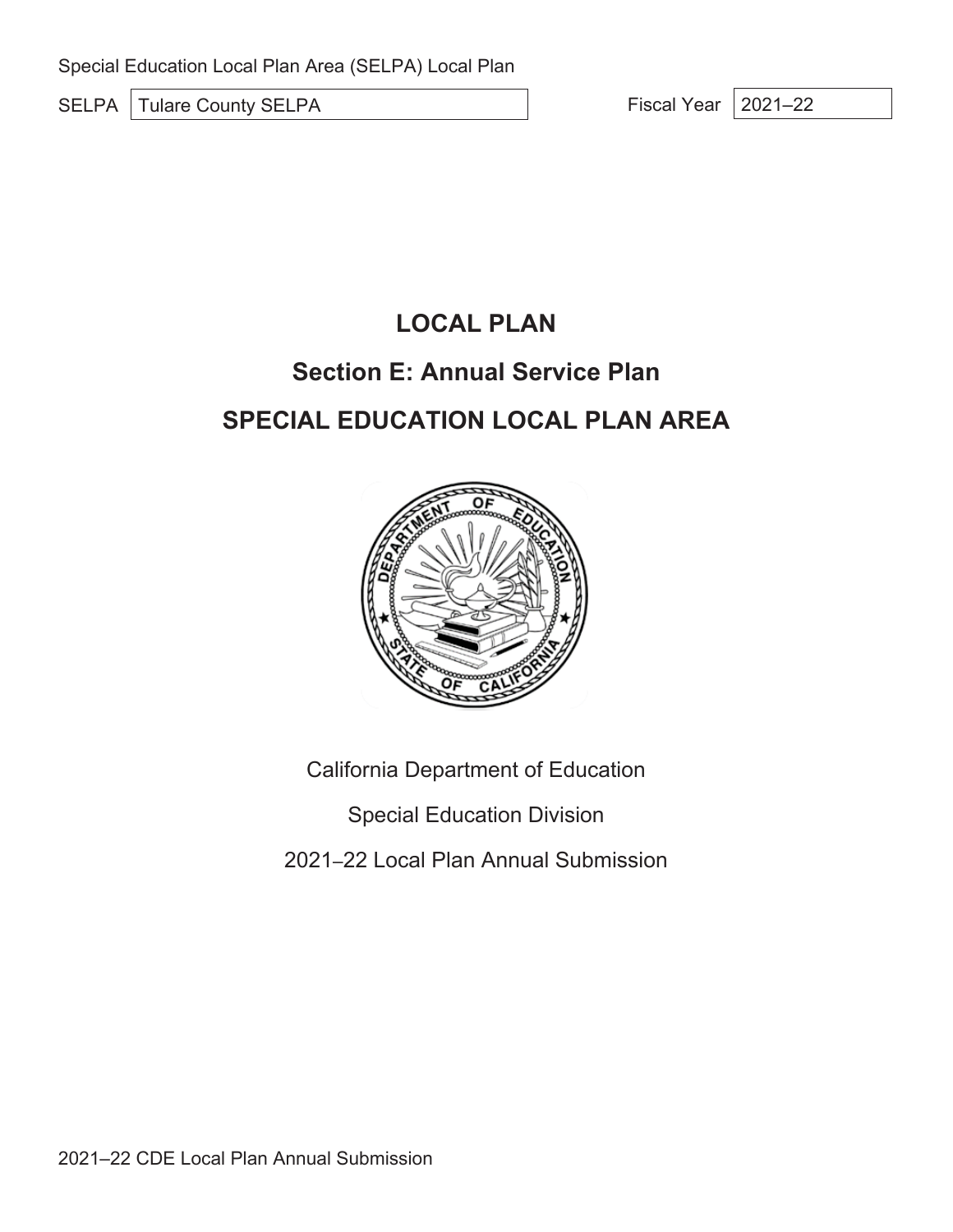SELPA: Tulare County SELPA Fiscal Year: 2021–22

### **Local Plan Section E: Annual Service Plan**

California *Education Code* (*EC)* sections 56205(b)(2) and (d); 56001; and 56195.9

The Local Plan Section E: Annual Service Plan must be adopted at a public hearing held by the SELPA. Notice of this hearing shall be posted in each school in the SELPA at least 15 days before the hearing. Local Plan Section E: Annual Service Plan may be revised during any fiscal year according to the SELPA's process as established and specified in Section B: Governance and Administration portion of the Local Plan consistent with *EC* sections 56001(f) and 56195.9. Local Plan Section E: Annual Service Plan must include a description of services to be provided by each local educational agency (LEA), including the nature of the services and the physical location where the services are provided (Attachment VI), regardless of whether the LEA is participating in the Local Plan.

#### **Services Included in the Local Plan Section E: Annual Service Plan**

All entities and individuals providing related services shall meet the qualifications found in Title 34 of the *Code of Federal Regulations* (34 *CFR*) Section 300.156(b), Title 5 of the *California Code of Regulations* (5 *CCR*) 3001(r) and the applicable portions 3051 et. seq.; and shall be either employees of an LEA or county office of education (COE), employed under contract pursuant to *EC* sections 56365-56366, or employees, vendors or contractors of the State Departments of Health Care Services or State Hospitals, or any designated local public health or mental health agency. Services provided by individual LEAs and school sites are to be included in **Attachment VI**.

#### **Include a description each service provided. If a service is not currently provided, please explain why it is not provided and how the SELPA will ensure students with disabilities will have access to the service should a need arise.**

■ 330–Specialized Academic Instruction

Provide a detailed description of the services to be provided under this code.

Specialized academic instruction: Adapting, as appropriate to the needs of the child with a disability, the content, methodology, or delivery of instruction to ensure access of the child to the general curriculum, so that he or she can meet the educational standards within the jurisdiction of the public agency that apply to all children.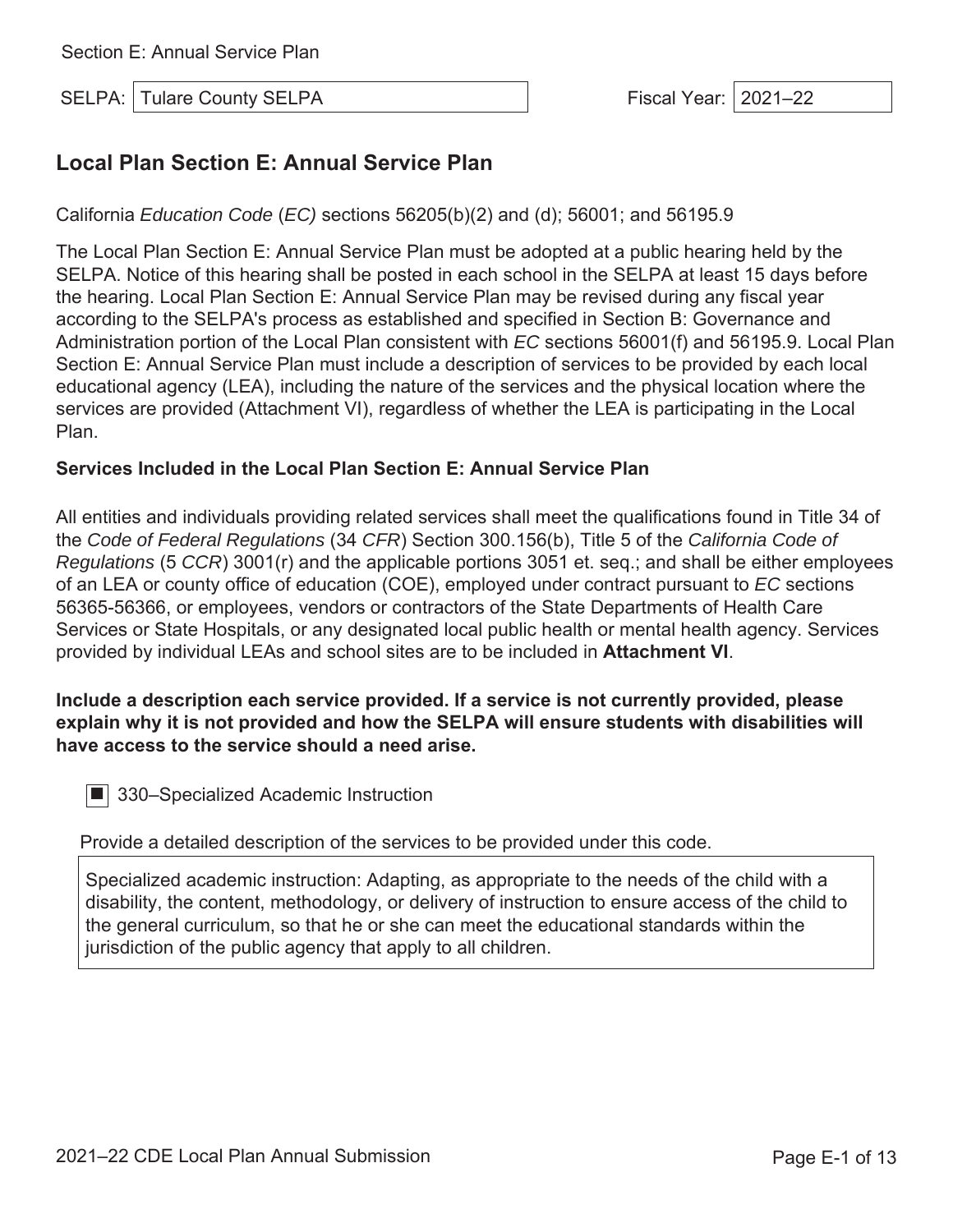| Section E: Annual Service Plan                                                                                                                                                                                                                                                                                                                                                                                                                                                                                                                                    |                                   |
|-------------------------------------------------------------------------------------------------------------------------------------------------------------------------------------------------------------------------------------------------------------------------------------------------------------------------------------------------------------------------------------------------------------------------------------------------------------------------------------------------------------------------------------------------------------------|-----------------------------------|
| SELPA:   Tulare County SELPA                                                                                                                                                                                                                                                                                                                                                                                                                                                                                                                                      | Fiscal Year:   2021-22            |
| 210–Family Training, Counseling, Home<br>Visits (Ages 0-2 only)<br>Provide a detailed description of the services to be provided under this code.                                                                                                                                                                                                                                                                                                                                                                                                                 | Service is Not Currently Provided |
| Family training, counseling, and home visits (ages 0–2 only): This service includes: services<br>provided by social workers, psychologists, or other qualified personnel to assist the family in<br>understanding the special needs of the child and enhancing the child's development. Note:<br>Services provided by specialists (such as medical services, nursing services, occupational<br>therapy, and physical therapy) for a specific function should be coded under the appropriate<br>service category, even if the services were delivered in the home. |                                   |
| 220–Medical (Ages 0-2 only)                                                                                                                                                                                                                                                                                                                                                                                                                                                                                                                                       | Service is Not Currently Provided |
| Provide a detailed description of the services to be provided under this code.                                                                                                                                                                                                                                                                                                                                                                                                                                                                                    |                                   |
| Services provided by a licensed physician to determine a child's developmental status and<br>need for early intervention services.                                                                                                                                                                                                                                                                                                                                                                                                                                |                                   |
| 230–Nutrition (Ages 0-2 only)                                                                                                                                                                                                                                                                                                                                                                                                                                                                                                                                     | Service is Not Currently Provided |
| Provide a detailed description of the services to be provided under this code.                                                                                                                                                                                                                                                                                                                                                                                                                                                                                    |                                   |
| Nutrition services (ages 0–2 only): These services include conducting assessments in:<br>nutritional history and dietary intake; anthropometric, biochemical, and clinical variables;<br>feeding skills and feeding problems; and food habits and food preferences.                                                                                                                                                                                                                                                                                               |                                   |
| 240–Service Coordination (Ages 0-2 only)                                                                                                                                                                                                                                                                                                                                                                                                                                                                                                                          | Service is Not Currently Provided |
| Provide a detailed description of the services to be provided under this code.                                                                                                                                                                                                                                                                                                                                                                                                                                                                                    |                                   |
| Service coordination (ages 0–2 only) This service includes the coordination of special<br>education and related services.                                                                                                                                                                                                                                                                                                                                                                                                                                         |                                   |
| 250–Special Instruction (Ages 0-2 only)                                                                                                                                                                                                                                                                                                                                                                                                                                                                                                                           | Service is Not Currently Provided |
| Provide a detailed description of the services to be provided under this code.                                                                                                                                                                                                                                                                                                                                                                                                                                                                                    |                                   |
| Special instruction (ages 0–2 only): Special instruction includes: the design of learning<br>environments and activities that promote the child's acquisition of skills in a variety of                                                                                                                                                                                                                                                                                                                                                                           |                                   |

 $\overline{\phantom{a}}$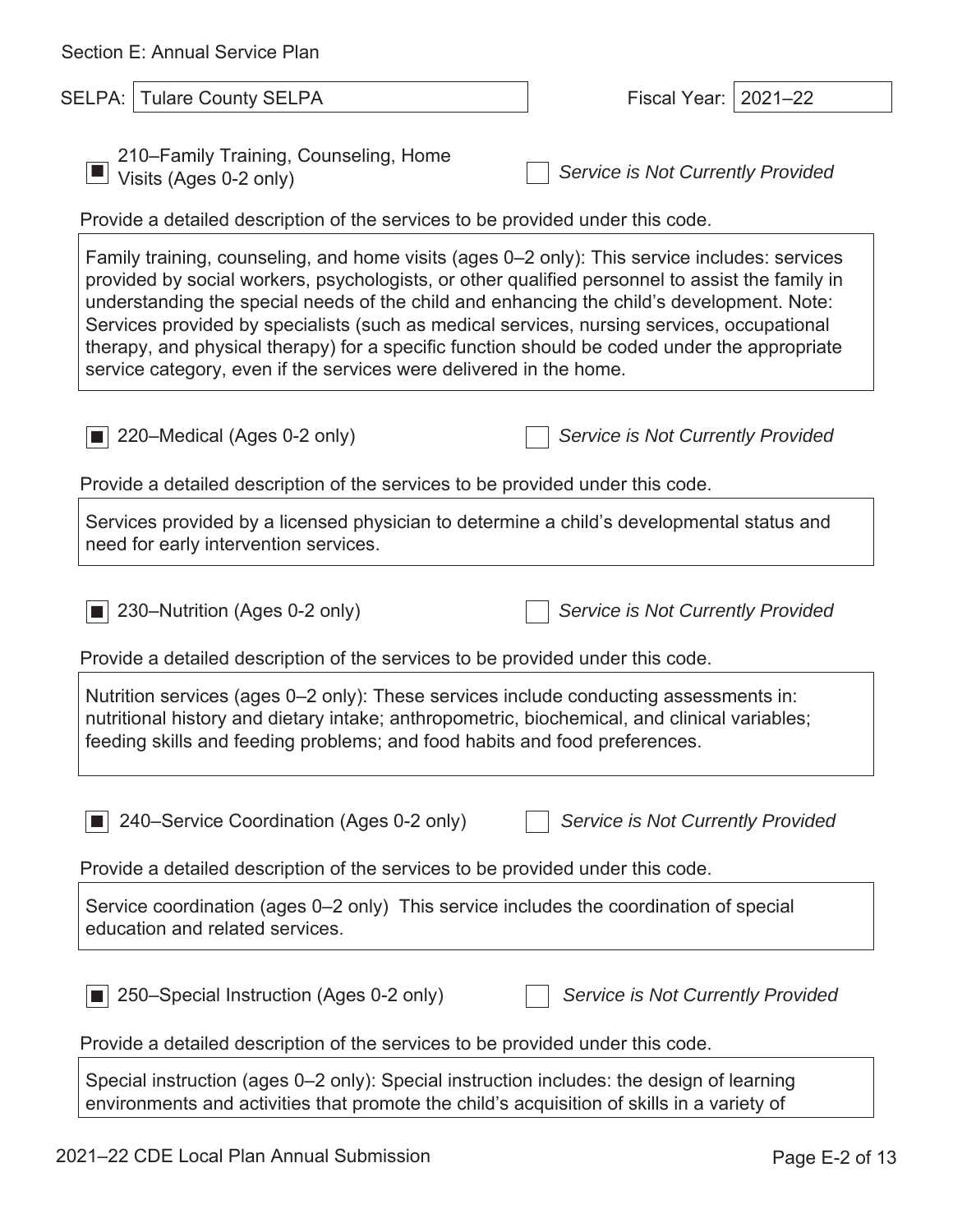| Section E: Annual Service Plan                                                                                                                                                                                                                                                                                                                                                                                                                                             |                                   |  |
|----------------------------------------------------------------------------------------------------------------------------------------------------------------------------------------------------------------------------------------------------------------------------------------------------------------------------------------------------------------------------------------------------------------------------------------------------------------------------|-----------------------------------|--|
| SELPA: Tulare County SELPA                                                                                                                                                                                                                                                                                                                                                                                                                                                 | Fiscal Year:   2021-22            |  |
| developmental areas, including cognitive processes and social interaction; curriculum<br>planning, including the planned interaction of personnel, materials, and time and space, that<br>leads to achieving the outcomes in the child's individualized family service plan (IFSP);<br>providing families with information, skills, and support related to enhancing the skill<br>development of the child; and working with the child to enhance the child's development. |                                   |  |
| 260–Special Education Aide (Ages 0-2 only)                                                                                                                                                                                                                                                                                                                                                                                                                                 | Service is Not Currently Provided |  |
| Include an explanation as to why the service option is not included as part of the SELPA's<br>continuum of services available to students with disabilities.                                                                                                                                                                                                                                                                                                               |                                   |  |
| Service 260: Special Education Aide (Ages 0-2 only) is offered as part of our full continuum of<br>services but we do not currently have any student requiring this specific service at this time.                                                                                                                                                                                                                                                                         |                                   |  |
| 270–Respite Care (Ages 0-2 only)<br>Provide a detailed description of the services to be provided under this code.                                                                                                                                                                                                                                                                                                                                                         | Service is Not Currently Provided |  |
| Respite care services (ages 0-2 only): Through the IFSP process, short- term care given in-<br>home or out-of-home, which temporarily relieves families of the ongoing responsibility for<br>specialized care for child with a disability. (Note: only for infants and toddlers from birth<br>through 2, but under 3.)                                                                                                                                                     |                                   |  |
| 340-Intensive Individual Instruction                                                                                                                                                                                                                                                                                                                                                                                                                                       |                                   |  |
| Provide a detailed description of the services to be provided under this code.                                                                                                                                                                                                                                                                                                                                                                                             |                                   |  |
| ntensive individual instruction: IEP Team determination that student requires additional<br>support for all or part of the day to meet his or her IEP goals.                                                                                                                                                                                                                                                                                                               |                                   |  |
| 350-Individual and Small Group Instruction                                                                                                                                                                                                                                                                                                                                                                                                                                 |                                   |  |
| Provide a detailed description of the services to be provided under this code.                                                                                                                                                                                                                                                                                                                                                                                             |                                   |  |
| Individual and small group instruction: Instruction delivered one-to-one or in a small group as<br>specified in an IEP enabling the individual(s) to participate effectively in the total school                                                                                                                                                                                                                                                                           |                                   |  |

program.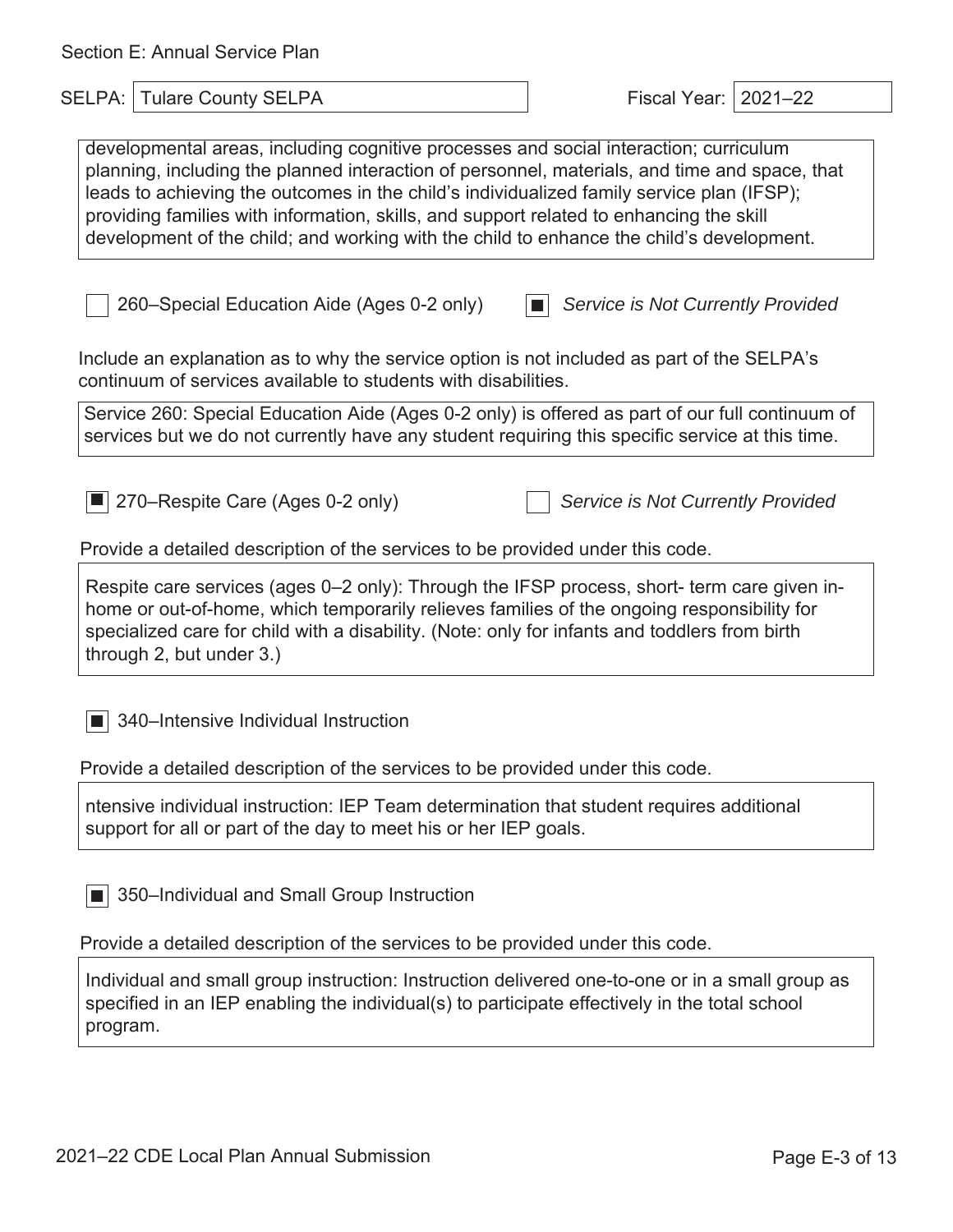| Section E: Annual Service Plan                                                                                                                                                                                                                                                                                                                                                                                                                                                                                                                                                                                                                                                                                                                                                                                            |                                   |  |
|---------------------------------------------------------------------------------------------------------------------------------------------------------------------------------------------------------------------------------------------------------------------------------------------------------------------------------------------------------------------------------------------------------------------------------------------------------------------------------------------------------------------------------------------------------------------------------------------------------------------------------------------------------------------------------------------------------------------------------------------------------------------------------------------------------------------------|-----------------------------------|--|
| <b>Tulare County SELPA</b><br>SELPA:                                                                                                                                                                                                                                                                                                                                                                                                                                                                                                                                                                                                                                                                                                                                                                                      | $2021 - 22$<br>Fiscal Year:       |  |
|                                                                                                                                                                                                                                                                                                                                                                                                                                                                                                                                                                                                                                                                                                                                                                                                                           |                                   |  |
| 415–Speech and Language                                                                                                                                                                                                                                                                                                                                                                                                                                                                                                                                                                                                                                                                                                                                                                                                   | Service is Not Currently Provided |  |
| Provide a detailed description of the services to be provided under this code.                                                                                                                                                                                                                                                                                                                                                                                                                                                                                                                                                                                                                                                                                                                                            |                                   |  |
| Language and speech: Language and speech services provide remedial intervention for<br>eligible individuals with difficulty understanding or using spoken language. The difficulty may<br>result from problems with articulation (excluding abnormal swallowing patterns, if that is the<br>sole assessed disability); abnormal voice quality, pitch, or loudness; fluency; hearing loss; or<br>the acquisition, comprehension, or expression of spoken language. Language deficits or<br>speech patterns resulting from unfamiliarity with the English language and from environmental,<br>economic or cultural factors are not included. Services include specialized instruction and<br>services: monitoring, reviewing, and consultation, and may be direct or indirect, including the<br>use of a speech consultant. |                                   |  |
| 425-Adapted Physical Education<br>Provide a detailed description of the services to be provided under this code.                                                                                                                                                                                                                                                                                                                                                                                                                                                                                                                                                                                                                                                                                                          | Service is Not Currently Provided |  |
| Direct physical education services provided by an adapted physical education specialist to<br>pupils who have needs that cannot be adequately satisfied in other physical education<br>programs as indicated by assessment and evaluation of motor skills performance and other<br>areas of need. It may include individually designed developmental activities, games, sports<br>and rhythms, for strength development and fitness, suited to the capabilities, limitations, and<br>interests of individual students with disabilities who may not safely, successfully or<br>meaningfully engage in unrestricted participation in the vigorous activities of the general or<br>modified physical education program.                                                                                                     |                                   |  |
| 435-Health and Nursing: Specialized<br><b>Physical Health Care</b>                                                                                                                                                                                                                                                                                                                                                                                                                                                                                                                                                                                                                                                                                                                                                        | Service is Not Currently Provided |  |
| Provide a detailed description of the services to be provided under this code.                                                                                                                                                                                                                                                                                                                                                                                                                                                                                                                                                                                                                                                                                                                                            |                                   |  |
| Health and nursing-specialized physical health care services: Specialized physical health care<br>services means those health services prescribed by the child's licensed physician and<br>surgeon, requiring medically related training of the individual who performs the services and<br>which are necessary during the school day to enable the child to attend school (5 CCR<br>Section 3051.12[b]). Specialized physical health care services include but are not limited to<br>suctioning, oxygen administration, catheterization, nebulizer treatments, insulin administration,<br>and glucose testing.                                                                                                                                                                                                           |                                   |  |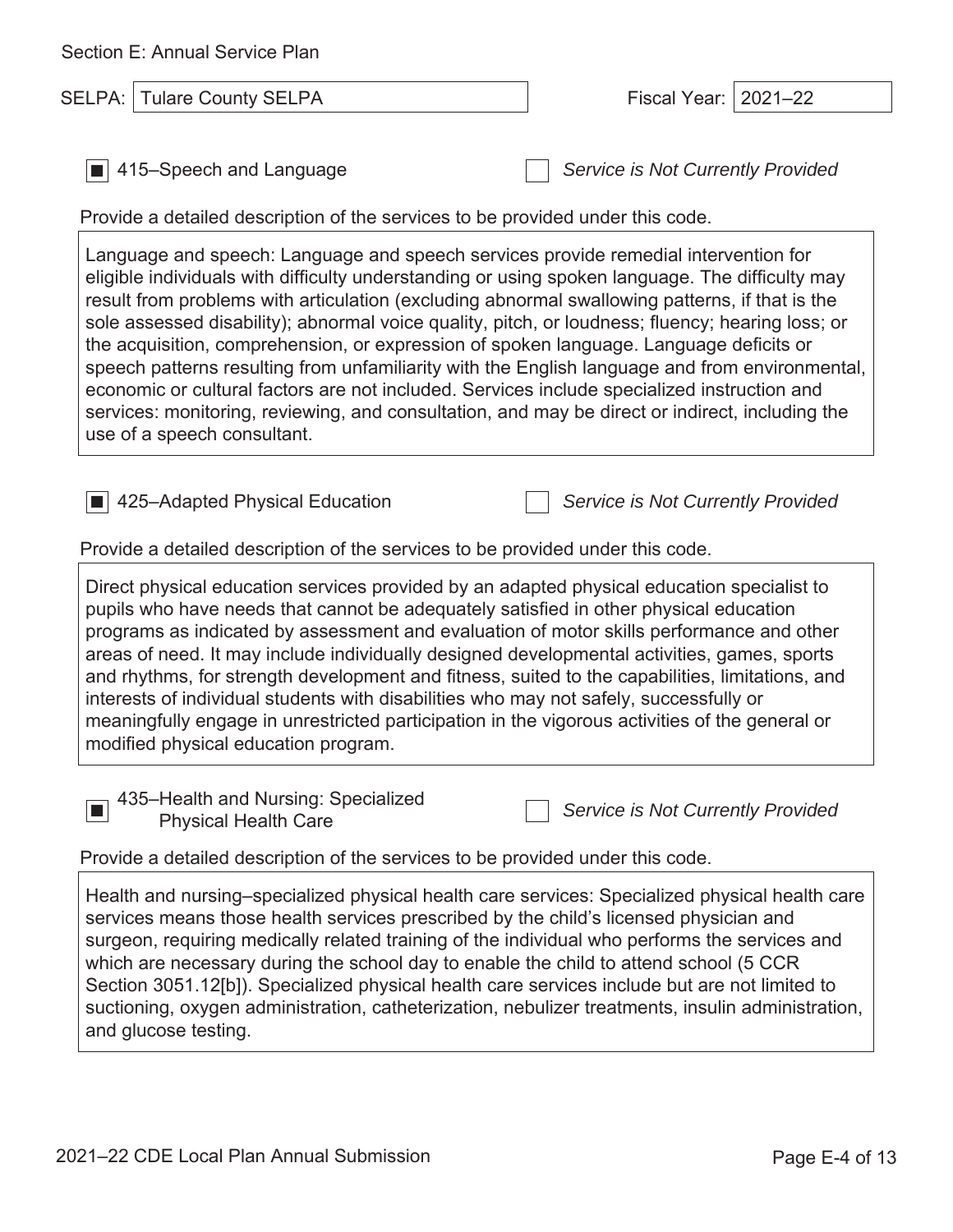| Section E: Annual Service Plan                                                                                                                                                                                                                                                                                                                                                                                                                                                                                                                                                                                                                                                                                                                                                                                                                                                                            |                                   |  |
|-----------------------------------------------------------------------------------------------------------------------------------------------------------------------------------------------------------------------------------------------------------------------------------------------------------------------------------------------------------------------------------------------------------------------------------------------------------------------------------------------------------------------------------------------------------------------------------------------------------------------------------------------------------------------------------------------------------------------------------------------------------------------------------------------------------------------------------------------------------------------------------------------------------|-----------------------------------|--|
| <b>Tulare County SELPA</b><br>SELPA:                                                                                                                                                                                                                                                                                                                                                                                                                                                                                                                                                                                                                                                                                                                                                                                                                                                                      | $2021 - 22$<br>Fiscal Year:       |  |
| 436–Health and Nursing: Other<br>Provide a detailed description of the services to be provided under this code.                                                                                                                                                                                                                                                                                                                                                                                                                                                                                                                                                                                                                                                                                                                                                                                           | Service is Not Currently Provided |  |
| Health and nursing–other services: This includes services that are provided to individuals with<br>exceptional needs by a qualified individual pursuant to an IEP when a student has health<br>problems which require nursing intervention beyond basic school health services. Services<br>include managing the health problem, consulting with staff, group and individual counseling,<br>making appropriate referrals, and maintaining communication with agencies and health care<br>providers. These services do not include any physician supervised or specialized health care<br>service. IEP required health and nursing services are expected to supplement the regular<br>health services program.                                                                                                                                                                                             |                                   |  |
| 445–Assistive Technology                                                                                                                                                                                                                                                                                                                                                                                                                                                                                                                                                                                                                                                                                                                                                                                                                                                                                  | Service is Not Currently Provided |  |
| Provide a detailed description of the services to be provided under this code.                                                                                                                                                                                                                                                                                                                                                                                                                                                                                                                                                                                                                                                                                                                                                                                                                            |                                   |  |
| Assistive technology services: Any specialized training or technical support for the<br>incorporation of assistive devices, adapted computer technology, or specialized media with the<br>educational programs to improve access for students. The term includes a functional analysis<br>of the student's needs for assistive technology; selecting, designing, fitting, customizing, or<br>repairing appropriate devices; coordinating services with assistive technology devices; training<br>or technical assistance for students with a disability, the student's family, individuals providing<br>education or rehabilitation services, and employers.                                                                                                                                                                                                                                              |                                   |  |
| 450–Occupational Therapy                                                                                                                                                                                                                                                                                                                                                                                                                                                                                                                                                                                                                                                                                                                                                                                                                                                                                  | Service is Not Currently Provided |  |
| Provide a detailed description of the services to be provided under this code.                                                                                                                                                                                                                                                                                                                                                                                                                                                                                                                                                                                                                                                                                                                                                                                                                            |                                   |  |
| Occupational therapy: Occupational Therapy (OT) includes services to improve student's<br>educational performance, postural stability, self-help abilities, sensory processing and<br>organization, environmental adaptation and use of assistive devices, motor planning and<br>coordination, visual perception and integration, social and play abilities, and fine motor<br>abilities. Both direct and indirect services may be provided within the classroom, other<br>educational settings, or the home, in groups or individually, and may include therapeutic<br>techniques to develop abilities, adaptations to the student's environment or curriculum, and<br>consultation and collaboration with other staff and parents. Services are provided, pursuant to<br>an IEP, by a qualified occupational therapist registered with the American Occupational<br><b>Therapy Certification Board.</b> |                                   |  |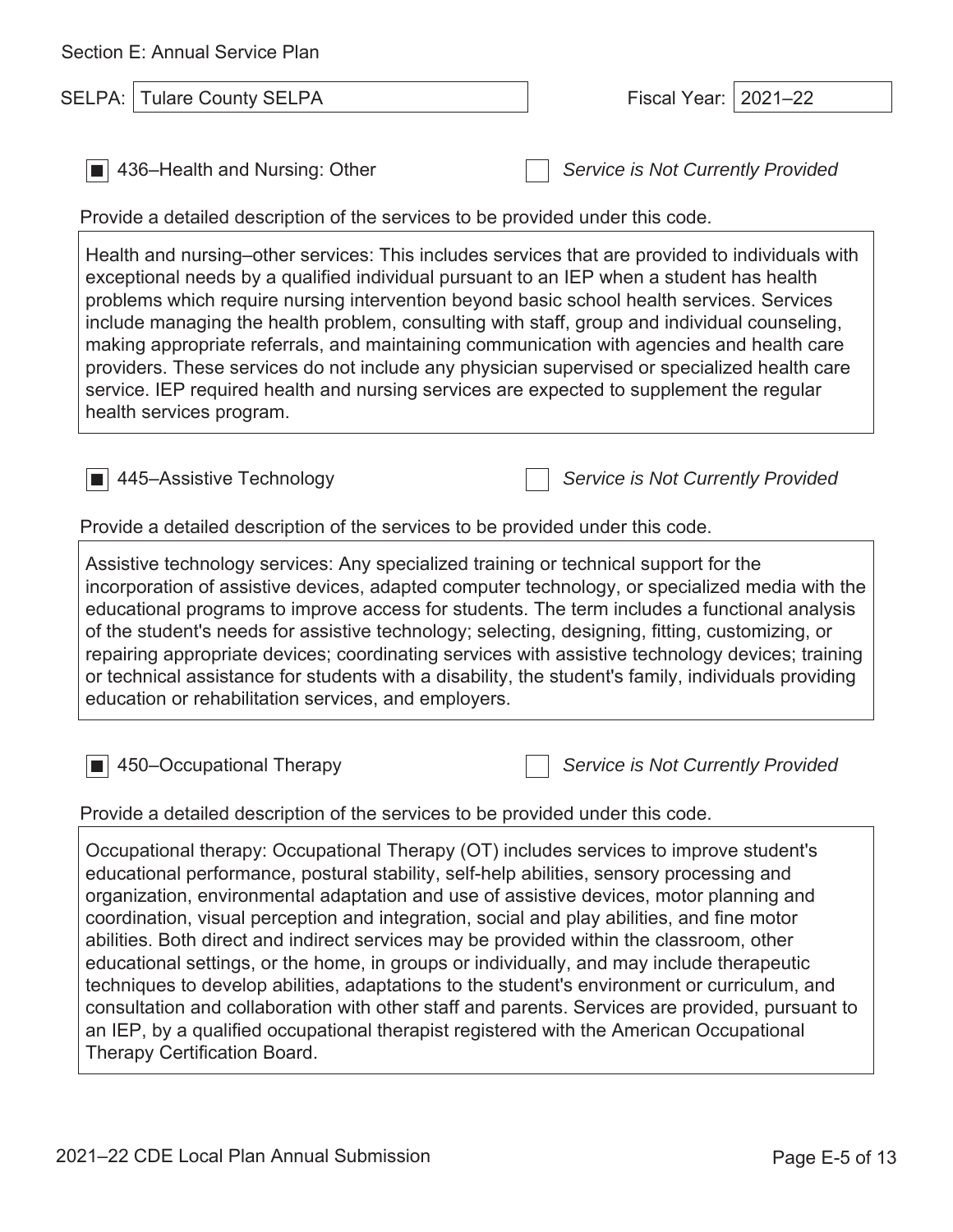| Section E: Annual Service Plan                                                                                                                                                                                                                                                                                                                                                                                                                                                                                                                                                                                                                                                                                                                                                                                                                                                                                                                             |                                   |  |
|------------------------------------------------------------------------------------------------------------------------------------------------------------------------------------------------------------------------------------------------------------------------------------------------------------------------------------------------------------------------------------------------------------------------------------------------------------------------------------------------------------------------------------------------------------------------------------------------------------------------------------------------------------------------------------------------------------------------------------------------------------------------------------------------------------------------------------------------------------------------------------------------------------------------------------------------------------|-----------------------------------|--|
| <b>Tulare County SELPA</b><br>SELPA:                                                                                                                                                                                                                                                                                                                                                                                                                                                                                                                                                                                                                                                                                                                                                                                                                                                                                                                       | Fiscal Year:   2021-22            |  |
| 460-Physical Therapy<br>Provide a detailed description of the services to be provided under this code.                                                                                                                                                                                                                                                                                                                                                                                                                                                                                                                                                                                                                                                                                                                                                                                                                                                     | Service is Not Currently Provided |  |
| Physical therapy: These services are provided, pursuant to an IEP, by a registered physical<br>therapist, or physical therapist assistant, when assessment shows a discrepancy between<br>gross motor performance and other educational skills. Physical therapy includes, but is not<br>limited to, motor control and coordination, posture and balance, self-help, functional mobility,<br>accessibility and use of assistive devices. Services may be provided within the classroom,<br>other educational settings or in the home, and may occur in groups or individually. These<br>services may include adaptations to the student's environment and curriculum, selected<br>therapeutic techniques and activities, and consultation and collaborative interventions with<br>staff and parents.                                                                                                                                                       |                                   |  |
| 510-Individual Counseling<br>Provide a detailed description of the services to be provided under this code.<br>Individual counseling: One-to-one counseling, provided by a qualified individual pursuant to an<br>IEP. Counseling may focus on such student aspects as education, career, personal, or be with<br>parents or staff members on learning problems or guidance programs for students. Individual<br>counseling is expected to supplement the regular guidance and counseling program.                                                                                                                                                                                                                                                                                                                                                                                                                                                         |                                   |  |
| 515–Counseling and Guidance<br>Provide a detailed description of the services to be provided under this code.                                                                                                                                                                                                                                                                                                                                                                                                                                                                                                                                                                                                                                                                                                                                                                                                                                              | Service is Not Currently Provided |  |
| Counseling and guidance: Counseling in a group setting, provided by a qualified individual<br>pursuant to an IEP. Group counseling is typically social skills development, but may focus on<br>such student aspects as education, career, personal, or be with parents or staff members on<br>learning problems or guidance programs for students. IEP required group counseling is<br>expected to supplement the regular guidance and counseling program. Guidance services<br>include interpersonal, intrapersonal, or family interventions, performed in an individual or<br>group setting by a qualified individual pursuant to an IEP. Specific programs include social<br>skills development, self-esteem building, parent training, and assistance to special education<br>students supervised by staff credentialed to serve special education students. These services<br>are expected to supplement the regular guidance and counseling program. |                                   |  |
| 520–Parent Counseling                                                                                                                                                                                                                                                                                                                                                                                                                                                                                                                                                                                                                                                                                                                                                                                                                                                                                                                                      | Service is Not Currently Provided |  |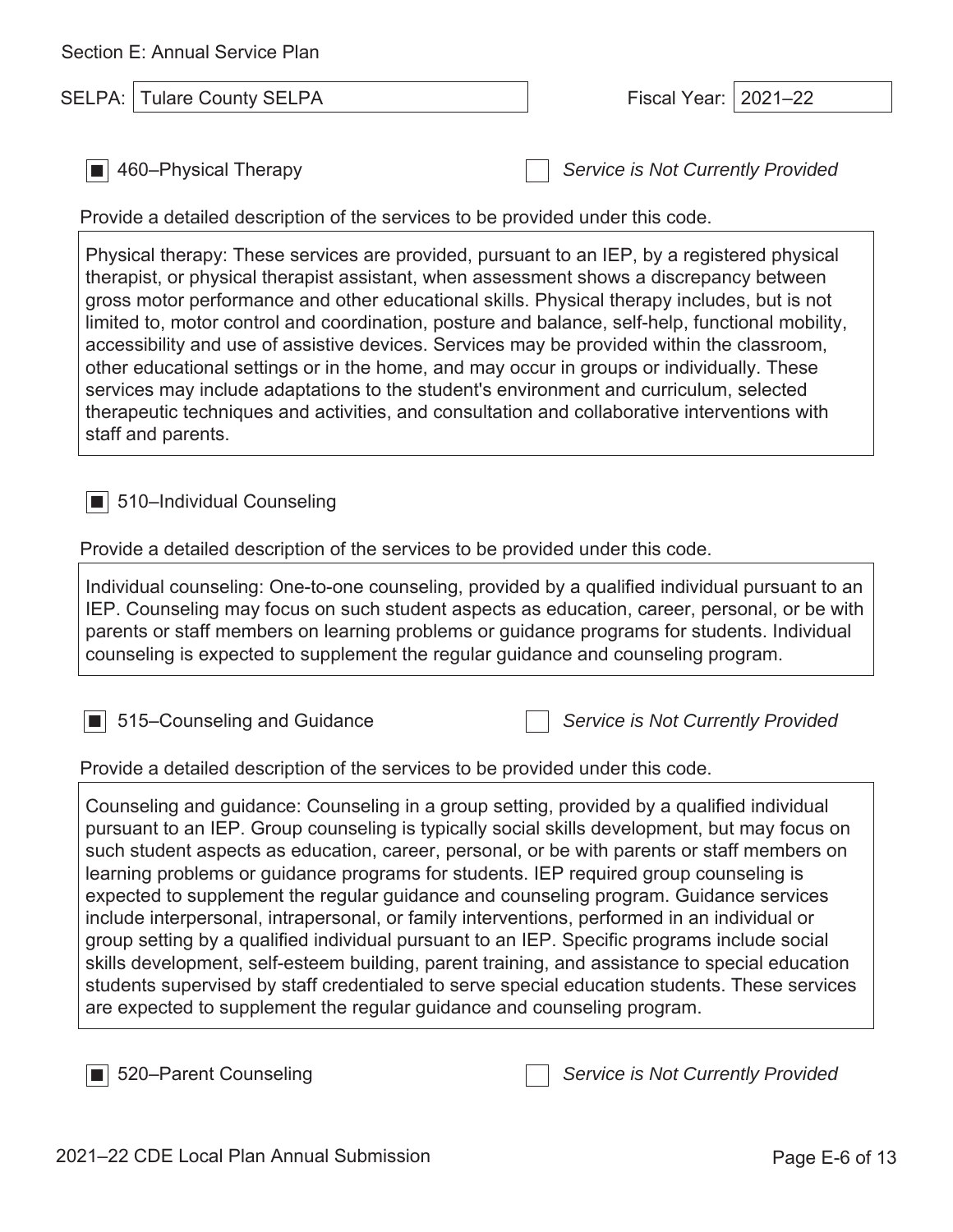Section E: Annual Service Plan

SELPA: Tulare County SELPA Fiscal Year: 2021–22

Provide a detailed description of the services to be provided under this code.

Parent counseling: Individual or group counseling provided by a qualified individual pursuant to an IEP to assist the parent(s) of special education students in better understanding and meeting their child's needs and may include parenting skills or other pertinent issues. IEP required parent counseling is expected to supplement the regular guidance and counseling program.

■ 525–Social Worker *Service is Not Currently Provided*

Provide a detailed description of the services to be provided under this code.

Social work services: Social work services, provided by a qualified individual pursuant to an IEP, include, but are not limited to, preparing a social or developmental history of a child with a disability, group and individual counseling with the child and family, working with those problems in a child's living situation (home, school, and community) that affect the child's adjustment in school, and mobilizing school and community resources to enable the child to learn as effectively as possible in his or her educational program. Social work services are expected to supplement the regular guidance and counseling program.

■ 530–Psychological *Service is Not Currently Provided*

Provide a detailed description of the services to be provided under this code.

Psychological services: These services, provided by a credentialed or licensed psychologist pursuant to an IEP, include interpreting assessment results for parents and staff in implementing the IEP, obtaining and interpreting information about child behavior and conditions related to learning, and planning programs of individual and group counseling and guidance services for children and parents. These services may include consulting with other staff in planning school programs to meet the special needs of children as indicated in the IEP. IEP required psychological services are expected to supplement the regular guidance and counseling program.

■ 535–Behavior Intervention *Service is Not Currently Provided* Provide a detailed description of the services to be provided under this code.

Behavior intervention services: A systematic implementation of procedures designed to promote lasting, positive changes in the student's behavior resulting in greater access to a variety of community settings, social contacts, public events, and placement in the least restrictive environment.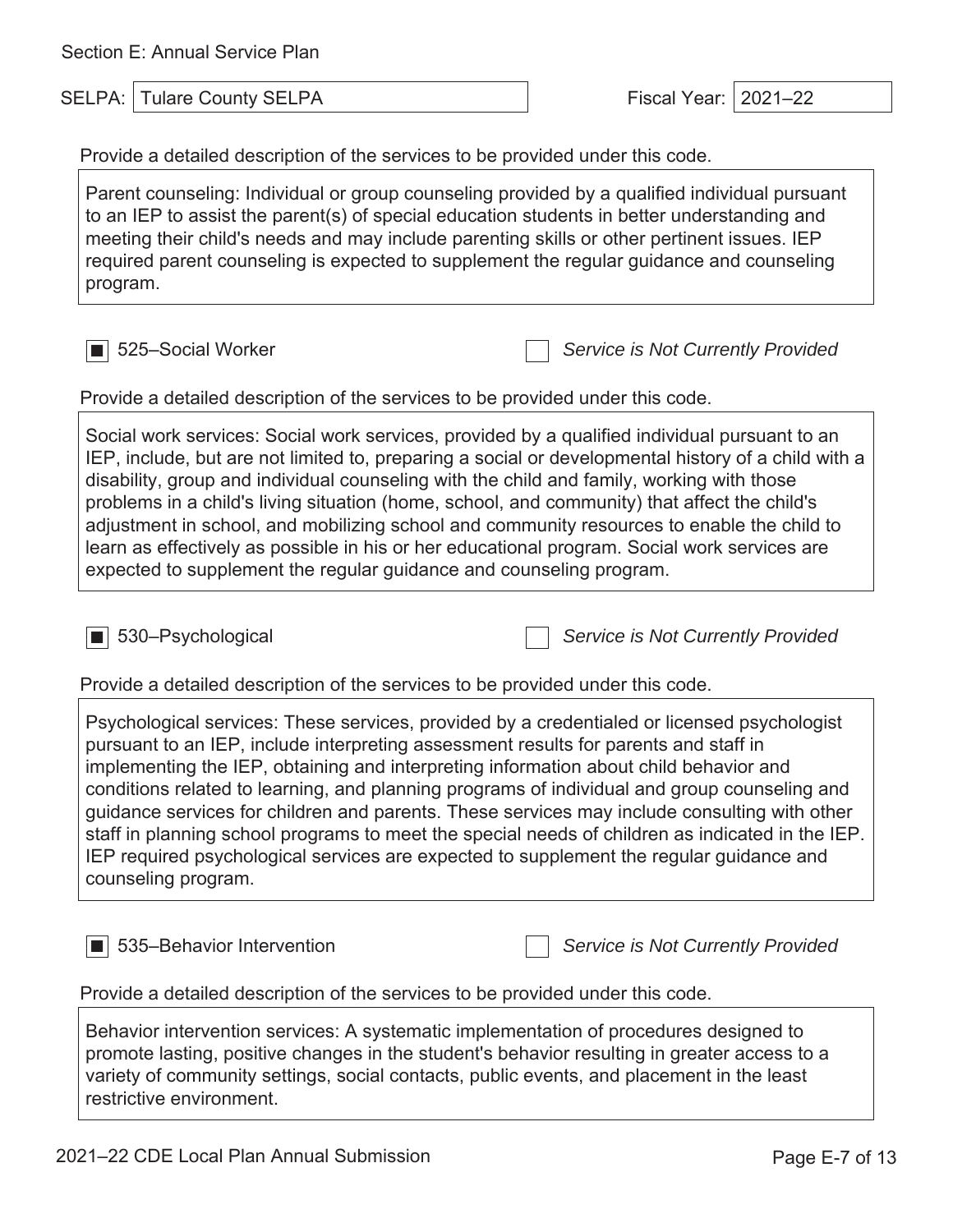| Section E: Annual Service Plan                                                                                                                                                                                                                                                                                                                                                                                                                                                                                                                                                                     |                                    |  |
|----------------------------------------------------------------------------------------------------------------------------------------------------------------------------------------------------------------------------------------------------------------------------------------------------------------------------------------------------------------------------------------------------------------------------------------------------------------------------------------------------------------------------------------------------------------------------------------------------|------------------------------------|--|
| <b>SELPA:   Tulare County SELPA</b>                                                                                                                                                                                                                                                                                                                                                                                                                                                                                                                                                                | <b>Fiscal Year:</b><br>$2021 - 22$ |  |
| 540-Day Treatment                                                                                                                                                                                                                                                                                                                                                                                                                                                                                                                                                                                  |                                    |  |
| 545–Residential Treatment                                                                                                                                                                                                                                                                                                                                                                                                                                                                                                                                                                          |                                    |  |
| 610–Specialized Service for Low Incidence<br><b>Disabilities</b>                                                                                                                                                                                                                                                                                                                                                                                                                                                                                                                                   | Service is Not Currently Provided  |  |
| Provide a detailed description of the services to be provided under this code.                                                                                                                                                                                                                                                                                                                                                                                                                                                                                                                     |                                    |  |
| Specialized services for low incidence disabilities: Low incidence services are defined as<br>those provided to the student population who have orthopedic impairment (OI), visual<br>impairment (VI), who are deaf, hard of hearing (HH), or deaf-blind (DB). Typically, services are<br>provided in education settings by an itinerant teacher or an itinerant teacher/specialist.<br>Consultation is provided to the teacher, staff, and parents as needed. These services must be<br>clearly written in the student's IEP, including frequency and duration of the services to the<br>student. |                                    |  |
| 710–Specialized Deaf and Hard of Hearing<br>Provide a detailed description of the services to be provided under this code.                                                                                                                                                                                                                                                                                                                                                                                                                                                                         | Service is Not Currently Provided  |  |
| Specialized deaf and hard of hearing services: These services include speech therapy,<br>speech reading, auditory training, and/or instruction in the student's mode of communication.<br>Rehabilitative and educational services; adapting curricula, methods, and the learning<br>environment; and special consultation to students, parents, teachers, and other school<br>personnel.                                                                                                                                                                                                           |                                    |  |
| 715-Interpreter                                                                                                                                                                                                                                                                                                                                                                                                                                                                                                                                                                                    | Service is Not Currently Provided  |  |
| Provide a detailed description of the services to be provided under this code.                                                                                                                                                                                                                                                                                                                                                                                                                                                                                                                     |                                    |  |
| Sign language interpretation of spoken language to individuals, whose communication is<br>normally sign language, by a qualified sign language interpreter.<br>This includes conveying information through the sign system of the student or consumer and<br>tutoring students regarding class content through the sign system of the student.                                                                                                                                                                                                                                                     |                                    |  |
| 720-Audiological                                                                                                                                                                                                                                                                                                                                                                                                                                                                                                                                                                                   | Service is Not Currently Provided  |  |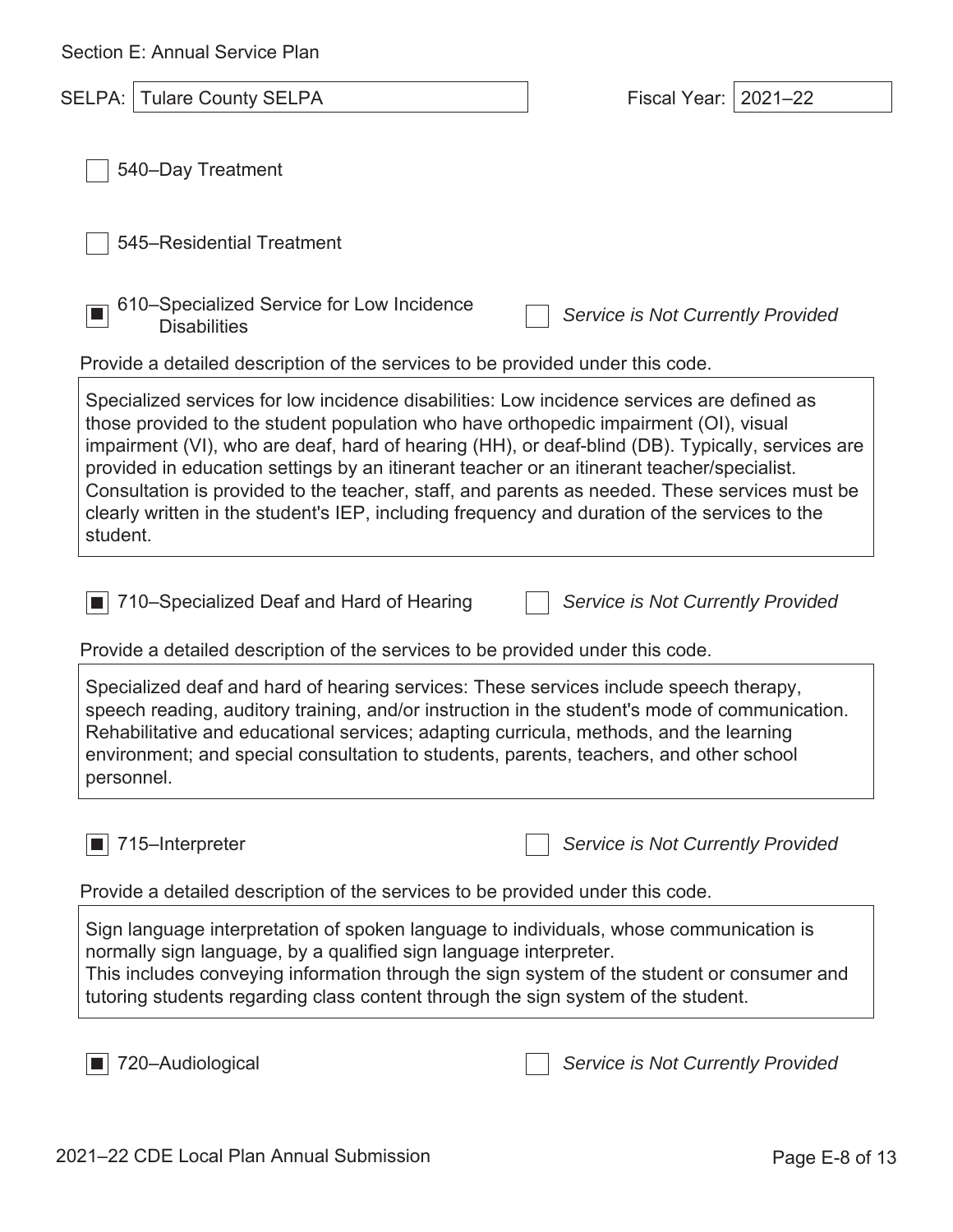| Section E: Annual Service Plan                                                                                                                                                                                                                                                                                                                                                                                                                                                                                                                                                                                                                                                                                                                                                                                                                                                              |                                   |  |
|---------------------------------------------------------------------------------------------------------------------------------------------------------------------------------------------------------------------------------------------------------------------------------------------------------------------------------------------------------------------------------------------------------------------------------------------------------------------------------------------------------------------------------------------------------------------------------------------------------------------------------------------------------------------------------------------------------------------------------------------------------------------------------------------------------------------------------------------------------------------------------------------|-----------------------------------|--|
| <b>Tulare County SELPA</b><br>SELPA: I                                                                                                                                                                                                                                                                                                                                                                                                                                                                                                                                                                                                                                                                                                                                                                                                                                                      | $2021 - 22$<br>Fiscal Year:       |  |
| Provide a detailed description of the services to be provided under this code.                                                                                                                                                                                                                                                                                                                                                                                                                                                                                                                                                                                                                                                                                                                                                                                                              |                                   |  |
| Audiological services: These services include measurements of acuity, monitoring<br>amplification, and frequency modulation system use. Consultation services with teachers,<br>parents, or speech pathologists must be identified in the IEP as to reason, frequency, and<br>duration of contact; infrequent contact is considered assistance and would not be included.                                                                                                                                                                                                                                                                                                                                                                                                                                                                                                                   |                                   |  |
| 725–Specialized Vision                                                                                                                                                                                                                                                                                                                                                                                                                                                                                                                                                                                                                                                                                                                                                                                                                                                                      | Service is Not Currently Provided |  |
| Provide a detailed description of the services to be provided under this code.<br>Specialized vision services: This is a broad category of services provided to students with<br>visual impairments. It includes assessment of functional vision; curriculum modifications<br>necessary to meet the student's educational needs including Braille, large type, and aural<br>media; instruction in areas of need; concept development and academic skills; communication<br>skills including alternative modes of reading and writing; and social, emotional, career,<br>vocational, and independent living skills. It may include coordination of other personnel<br>providing services to the students such as transcribers, readers, counselors, orientation and<br>mobility specialists, career/vocational staff, and others, and collaboration with the student's<br>classroom teacher. |                                   |  |
| 730–Orientation and Mobility<br>Provide a detailed description of the services to be provided under this code.                                                                                                                                                                                                                                                                                                                                                                                                                                                                                                                                                                                                                                                                                                                                                                              | Service is Not Currently Provided |  |
| Orientation and mobility: Students with identified visual impairments are trained in body<br>awareness and to understand how to move. Students are trained to develop skills to enable<br>them to travel safely and independently around the school and in the community. It may<br>include consultation services to parents regarding their children requiring such services<br>according to an IEP.                                                                                                                                                                                                                                                                                                                                                                                                                                                                                       |                                   |  |
| 735-Braille Transcription<br>Provide a detailed description of the services to be provided under this code.                                                                                                                                                                                                                                                                                                                                                                                                                                                                                                                                                                                                                                                                                                                                                                                 | Service is Not Currently Provided |  |
| Braille transcription: Any transcription services to convert materials from print to Braille. It may<br>include textbooks, tests, worksheets, or anything necessary for instruction. The transcriber<br>should be qualified in English Braille as well as Nemeth Code (mathematics) and be certified<br>by appropriate agency.                                                                                                                                                                                                                                                                                                                                                                                                                                                                                                                                                              |                                   |  |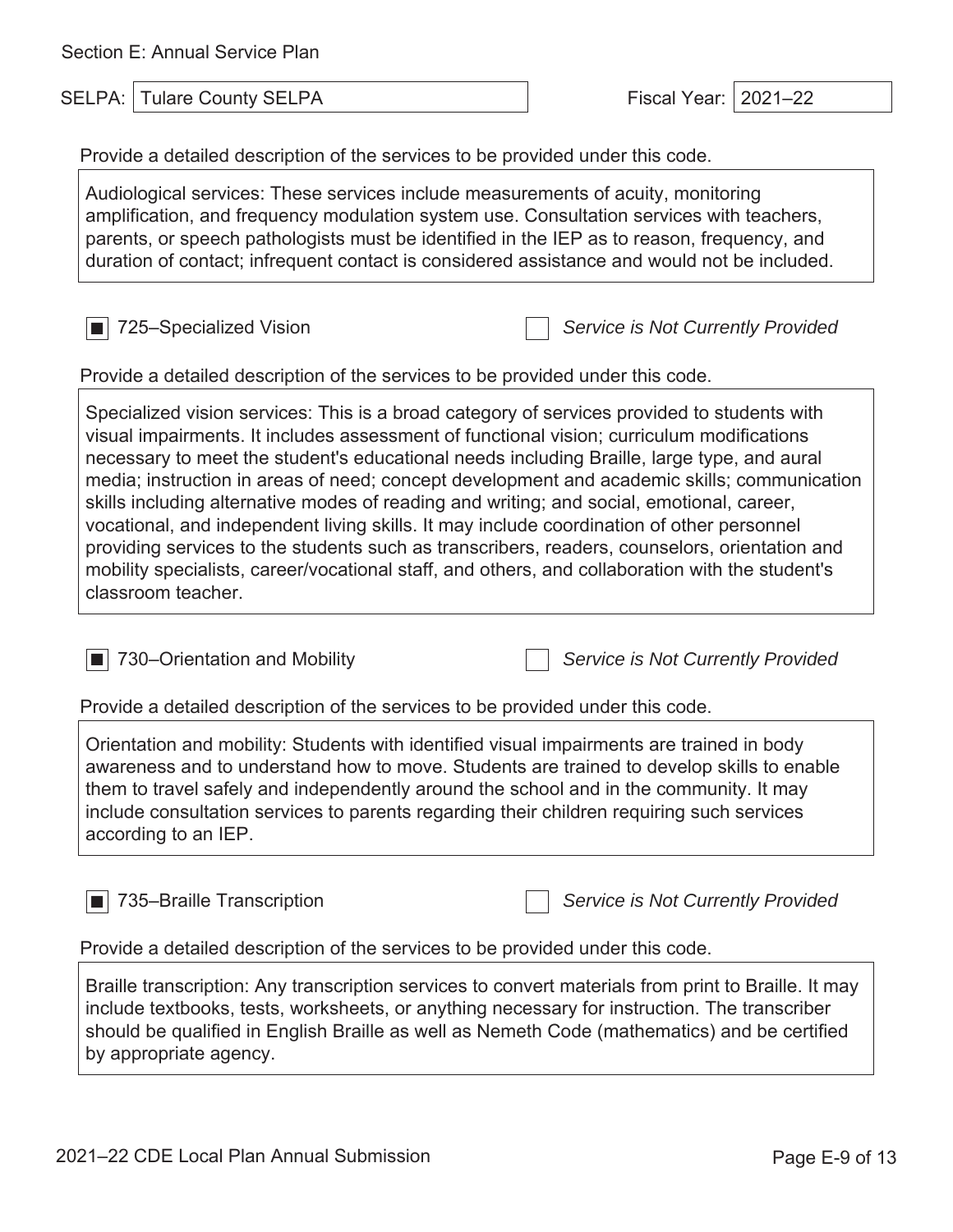| Section E: Annual Service Plan                                                                                                                                                                                      |                                   |
|---------------------------------------------------------------------------------------------------------------------------------------------------------------------------------------------------------------------|-----------------------------------|
| SELPA:   Tulare County SELPA                                                                                                                                                                                        | Fiscal Year: 2021-22              |
|                                                                                                                                                                                                                     |                                   |
| 740–Specialized Orthopedic                                                                                                                                                                                          | Service is Not Currently Provided |
| Provide a detailed description of the services to be provided under this code.                                                                                                                                      |                                   |
| Specialized orthopedic services: Specially designed instruction related to the unique needs of<br>students with orthopedic disabilities, including specialized materials and equipment.                             |                                   |
| 745–Reading                                                                                                                                                                                                         | Service is Not Currently Provided |
| Include an explanation as to why the service option is not included as part of the SELPA's<br>continuum of services available to students with disabilities.                                                        |                                   |
| Service 745: Reading service is offered as part of our full continuum of services but we do not<br>currently have any student requiring this specific service at this time.                                         |                                   |
| 750-Note Taking                                                                                                                                                                                                     | Service is Not Currently Provided |
| Include an explanation as to why the service option is not included as part of the SELPA's<br>continuum of services available to students with disabilities.                                                        |                                   |
| Service 750: Note Takis is offered as part of our full continuum of services but we do not<br>currently have any student requiring this specific service at this time.                                              |                                   |
| 755-Transcription                                                                                                                                                                                                   | Service is Not Currently Provided |
| Include an explanation as to why the service option is not included as part of the SELPA's<br>continuum of services available to students with disabilities.                                                        |                                   |
| Service 755: Transcription Services is offered as part of our full continuum of services but we<br>do not currently have any student requiring this specific service at this time.                                  |                                   |
| 760–Recreation Service, Including<br><b>Therapeutic Recreation</b>                                                                                                                                                  | Service is Not Currently Provided |
| Include an explanation as to why the service option is not included as part of the SELPA's<br>continuum of services available to students with disabilities.                                                        |                                   |
| Service 760: Recreation Service, including Therapeutic Recreation is offered as part of our full<br>continuum of services but we do not currently have any student requiring this specific service<br>at this time. |                                   |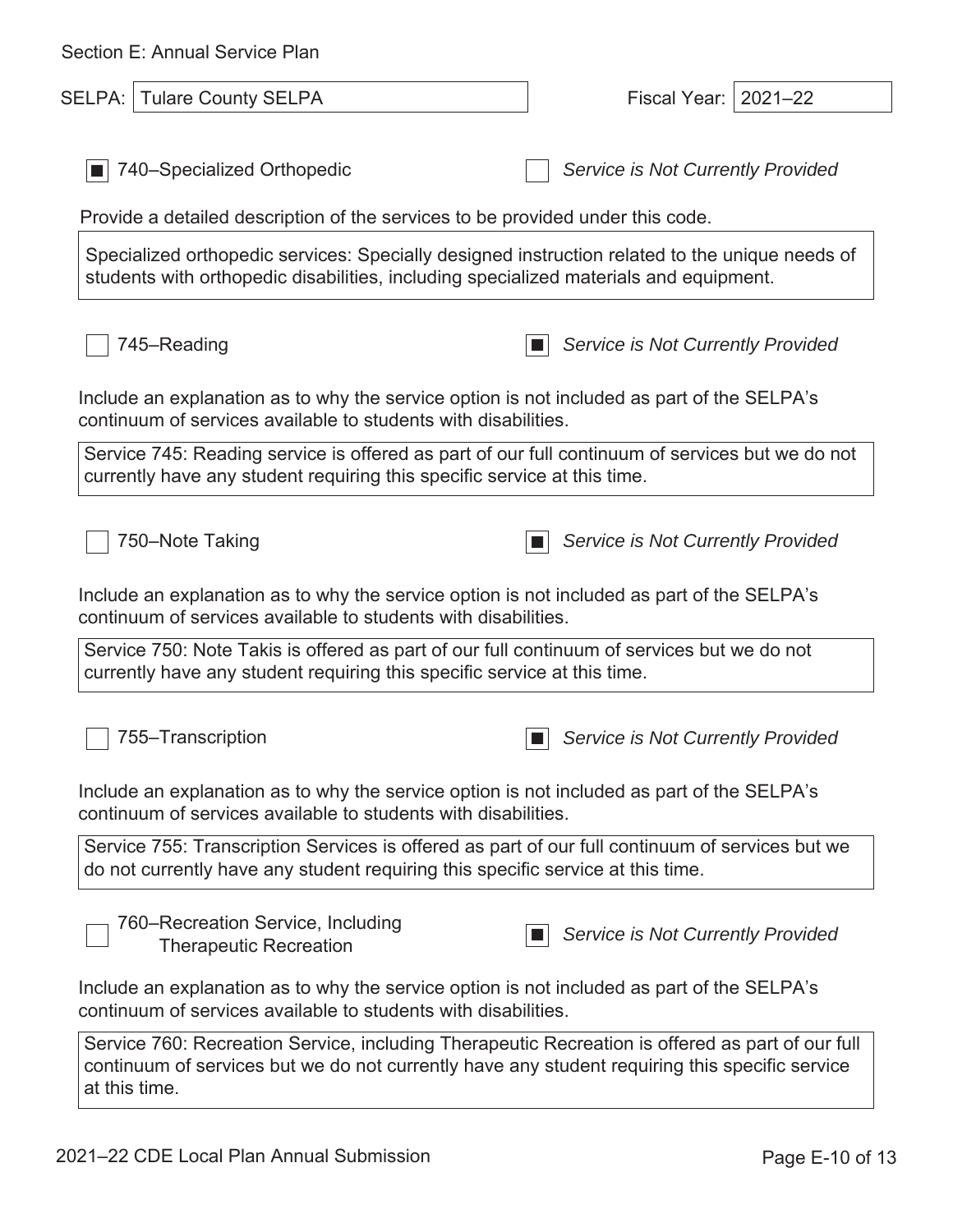| Section E: Annual Service Plan                                                                                                                                                                                                                                                                                                                                                                                                                                                                 |                                   |
|------------------------------------------------------------------------------------------------------------------------------------------------------------------------------------------------------------------------------------------------------------------------------------------------------------------------------------------------------------------------------------------------------------------------------------------------------------------------------------------------|-----------------------------------|
| <b>Tulare County SELPA</b><br>SELPA:                                                                                                                                                                                                                                                                                                                                                                                                                                                           | $2021 - 22$<br>Fiscal Year:       |
| 820–College Awareness<br>Provide a detailed description of the services to be provided under this code.                                                                                                                                                                                                                                                                                                                                                                                        | Service is Not Currently Provided |
| College awareness: College awareness is the result of acts that promote and increase student<br>learning about higher education opportunities, information, and options that are available<br>including, but not limited to, career planning, course prerequisites, admission eligibility, and<br>financial aid.                                                                                                                                                                               |                                   |
| 830-Vocational Assessment, Counseling,<br><b>Guidance, and Career Assessment</b>                                                                                                                                                                                                                                                                                                                                                                                                               | Service is Not Currently Provided |
| Provide a detailed description of the services to be provided under this code.                                                                                                                                                                                                                                                                                                                                                                                                                 |                                   |
| Vocational assessment, counseling, guidance, and career assessment: Organized educational<br>programs that are directly related to the preparation of individuals for paid or unpaid<br>employment, and may include provision for work experience, job coaching, development and/<br>or placement, and situational assessment. This includes career counseling to assist a student<br>in assessing his/her aptitudes, abilities, and interests in order to make realistic career<br>decisions. |                                   |
| 840–Career Awareness                                                                                                                                                                                                                                                                                                                                                                                                                                                                           | Service is Not Currently Provided |
| Provide a detailed description of the services to be provided under this code.                                                                                                                                                                                                                                                                                                                                                                                                                 |                                   |
| Career awareness: Transition services include a provision for self-advocacy, career planning,<br>and career guidance. This also emphasizes the need for coordination between these<br>provisions and the Perkins Act to ensure that students with disabilities in middle schools will<br>be able to access vocational education funds.                                                                                                                                                         |                                   |
| 850–Work Experience Education                                                                                                                                                                                                                                                                                                                                                                                                                                                                  | Service is Not Currently Provided |
| Provide a detailed description of the services to be provided under this code.                                                                                                                                                                                                                                                                                                                                                                                                                 |                                   |
| Work experience education: Work experience education means organized educational<br>programs that are directly related to the preparation of individuals for paid or unpaid<br>employment, or for additional preparation for a career requiring other than a baccalaureate or                                                                                                                                                                                                                  |                                   |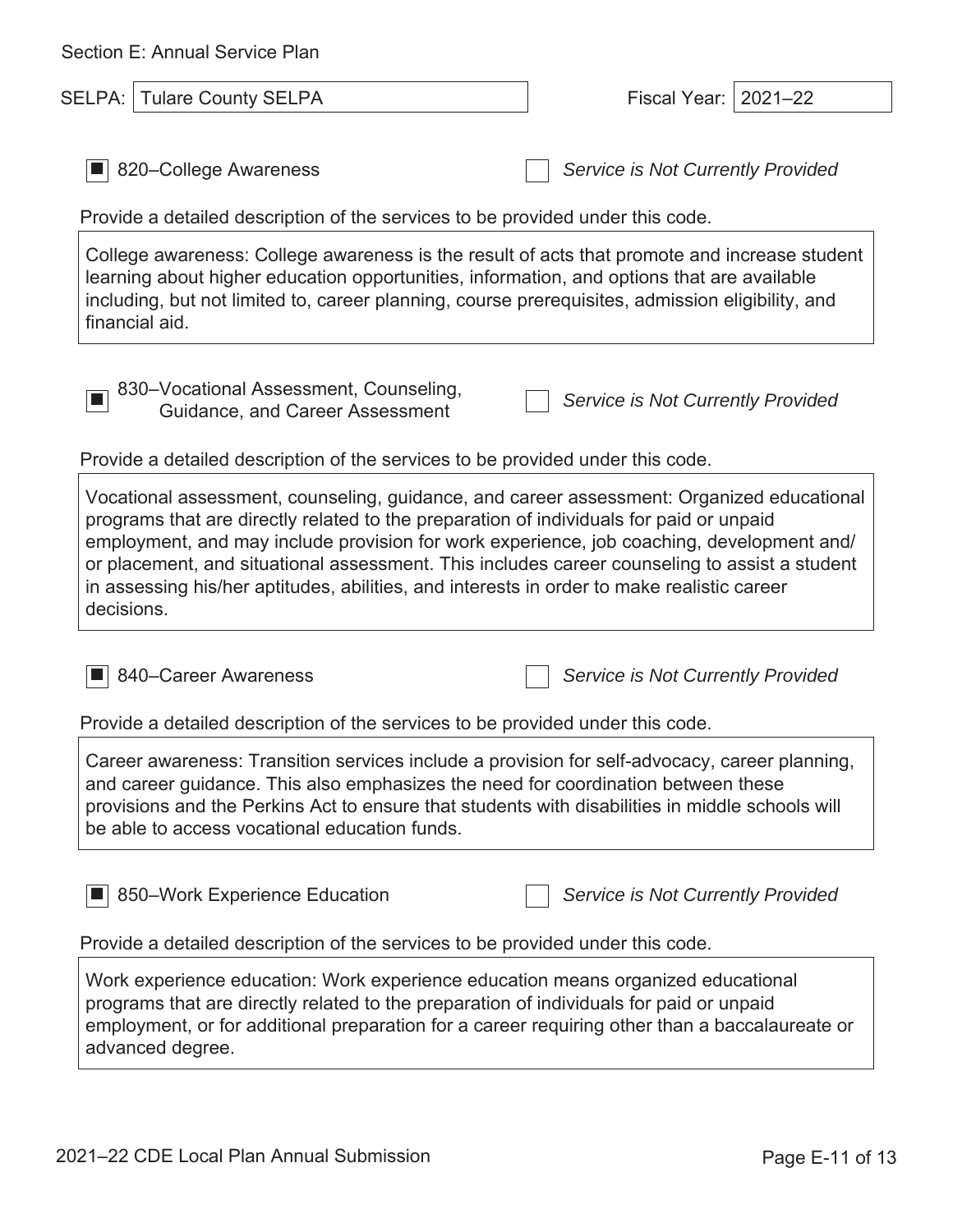| Section E: Annual Service Plan                                                                                                                                                                                                                                                                                                                                                                                                                                                                                                 |                                          |  |
|--------------------------------------------------------------------------------------------------------------------------------------------------------------------------------------------------------------------------------------------------------------------------------------------------------------------------------------------------------------------------------------------------------------------------------------------------------------------------------------------------------------------------------|------------------------------------------|--|
| <b>SELPA:   Tulare County SELPA</b>                                                                                                                                                                                                                                                                                                                                                                                                                                                                                            | $2021 - 22$<br>Fiscal Year:              |  |
| 855-Job Coaching                                                                                                                                                                                                                                                                                                                                                                                                                                                                                                               | Service is Not Currently Provided        |  |
| Provide a detailed description of the services to be provided under this code.                                                                                                                                                                                                                                                                                                                                                                                                                                                 |                                          |  |
| Job Coaching: Job coaching is a service that provides assistance and guidance to an<br>employee who may be experiencing difficulty with one or more aspects of the daily job tasks<br>and functions. The service is provided by a job coach who is highly successful, skilled and<br>trained on the job who can determine how the employee that is experiencing difficulty learns<br>best and formulate a training plan to improve job performance.                                                                            |                                          |  |
| 860-Mentoring                                                                                                                                                                                                                                                                                                                                                                                                                                                                                                                  | Service is Not Currently Provided        |  |
| Provide a detailed description of the services to be provided under this code.                                                                                                                                                                                                                                                                                                                                                                                                                                                 |                                          |  |
| Mentoring: Mentoring is a sustained coaching relationship between a student and teacher<br>through ongoing involvement. The mentor offers support, guidance, encouragement and<br>assistance as the learner encounters challenges with respect to a particular area such as<br>acquisition of job skills. Mentoring can be either formal, as in planned, structured instruction, or<br>informal that occurs naturally through friendship, counseling, and collegiality in a casual,<br>unplanned way.                          |                                          |  |
| 865-Agency Linkages (referral and<br>placement)                                                                                                                                                                                                                                                                                                                                                                                                                                                                                | Service is Not Currently Provided        |  |
| Provide a detailed description of the services to be provided under this code.                                                                                                                                                                                                                                                                                                                                                                                                                                                 |                                          |  |
| Agency linkages (referral and placement): Service coordination and case management that<br>facilitates the linkage of individualized education programs under this part and individualized<br>family service plans under part C with individualized service plans under multiple Federal and<br>State programs, such as title I of the Rehabilitation Act of 1973 (vocational rehabilitation), title<br>XIX of the Social Security Act (Medicaid), and title XVI of the Social Security Act<br>(supplemental security income). |                                          |  |
| 870–Travel and Mobility Training                                                                                                                                                                                                                                                                                                                                                                                                                                                                                               | <b>Service is Not Currently Provided</b> |  |
| Provide a detailed description of the services to be provided under this code.                                                                                                                                                                                                                                                                                                                                                                                                                                                 |                                          |  |
| Travel training (includes mobility training) on city transportation routes.                                                                                                                                                                                                                                                                                                                                                                                                                                                    |                                          |  |
| 890–Other Transition Services                                                                                                                                                                                                                                                                                                                                                                                                                                                                                                  | Service is Not Currently Provided        |  |